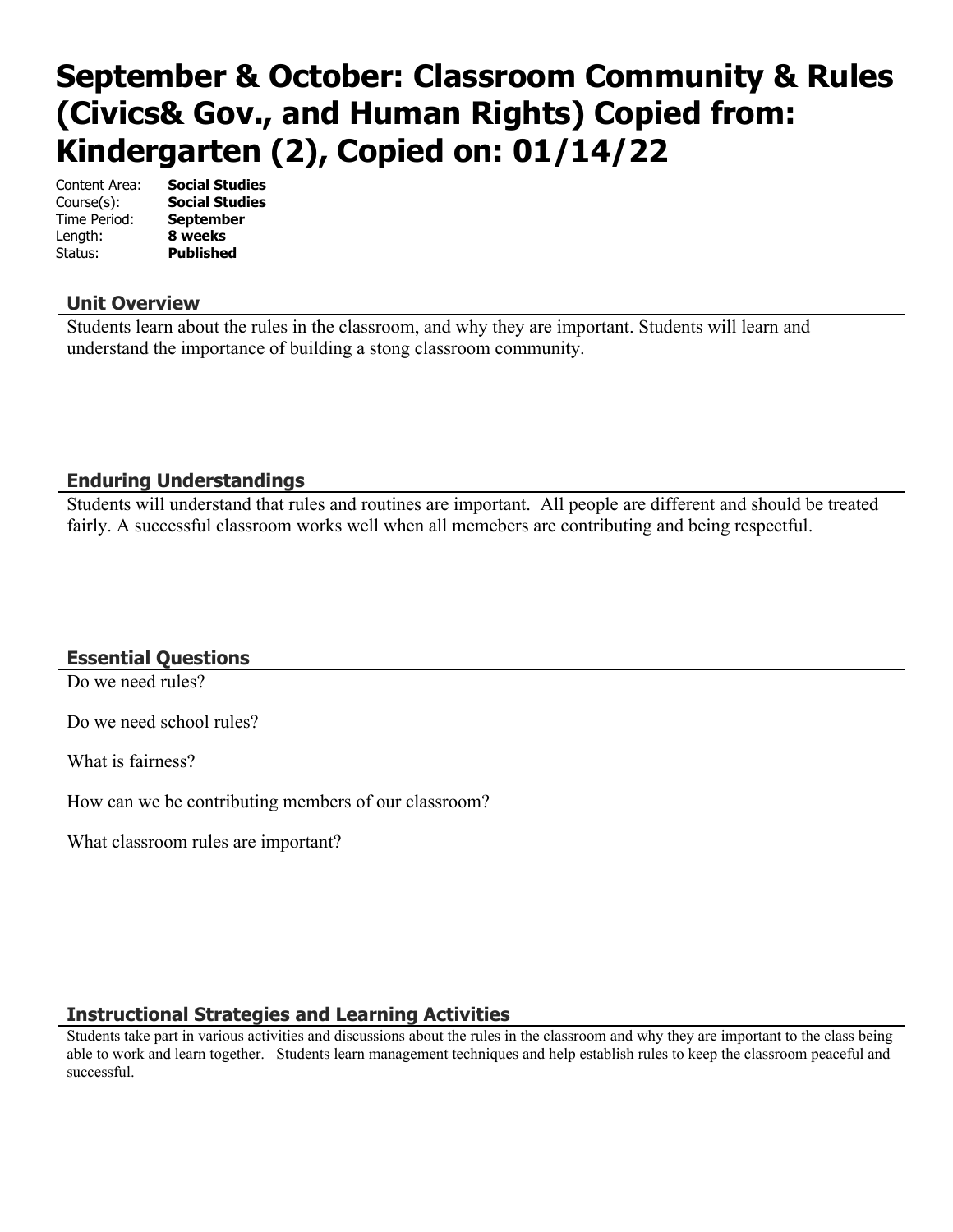# **Integration of Career Readiness, Life Literacies and Key Skills**

| TECH.9.4.2.GCA.1 | Articulate the role of culture in everyday life by describing one's own culture and<br>comparing it to the cultures of other individuals (e.g., 1.5.2.C2a, 7.1.NL.IPERS.5,<br>7.1.NL.IPERS.6). |
|------------------|------------------------------------------------------------------------------------------------------------------------------------------------------------------------------------------------|
| PFL.9.1.2.CR.2   | List ways to give back, including making donations, volunteering, and starting a business.                                                                                                     |
| TECH.9.4.2.CI.1  | Demonstrate openness to new ideas and perspectives (e.g., 1.1.2.CR1a, 2.1.2.EH.1,<br>6.1.2. Civics CM. 2).                                                                                     |
| TECH.9.4.2.CI.2  | Demonstrate originality and inventiveness in work (e.g., 1.3A.2CR1a).                                                                                                                          |
| WRK.9.2.2.CAP.1  | Make a list of different types of jobs and describe the skills associated with each job.                                                                                                       |
| TECH.9.4.2.CT.3  | Use a variety of types of thinking to solve problems (e.g., inductive, deductive).                                                                                                             |
| PFL.9.1.2.CR.1   | Recognize ways to volunteer in the classroom, school and community.                                                                                                                            |
| TECH.9.4.2.DC.7  | Describe actions peers can take to positively impact climate change (e.g., 6.3.2.CivicsPD.1).                                                                                                  |

## **Technology and Design Integration**

Students will interact with the unit through the Smartboard.

Classroom Shutterfly Share Site

Smartboard lessons and technology.

Utilize BrainBob Jr and BrainBob.

Utilize Seesaw for School/Home support

Use websites to display literature in various ways for example [www.storylineonline.net](http://www.storylineonline.net/), Youtube, Vooks.com

Observe and engage with SchoolTube videos.

Creation and publication of class created books.

| $CS.K-2.8.1.2.NI.4$  | Explain why access to devices need to be secured.                                                                                             |
|----------------------|-----------------------------------------------------------------------------------------------------------------------------------------------|
| CS.K-2.8.2.2.ED.2    | Collaborate to solve a simple problem, or to illustrate how to build a product using the<br>design process.                                   |
| CS.K-2.8.2.2.ITH.5   | Design a solution to a problem affecting the community in a collaborative team and<br>explain the intended impact of the solution.            |
| CS.K-2.8.1.2.AP.4    | Break down a task into a sequence of steps.                                                                                                   |
| CS.K-2.8.2.2.ETW.4   | Explain how the disposal of or reusing a product affects the local and global environment.                                                    |
| $CS.K-2.8.1.2.NI.3$  | Create a password that secures access to a device. Explain why it is important to create<br>unique passwords that are not shared with others. |
| $CS.K-2.8.2.2.1TH.4$ | Identify how various tools reduce work and improve daily tasks.                                                                               |

# **Interdisciplinary Connections**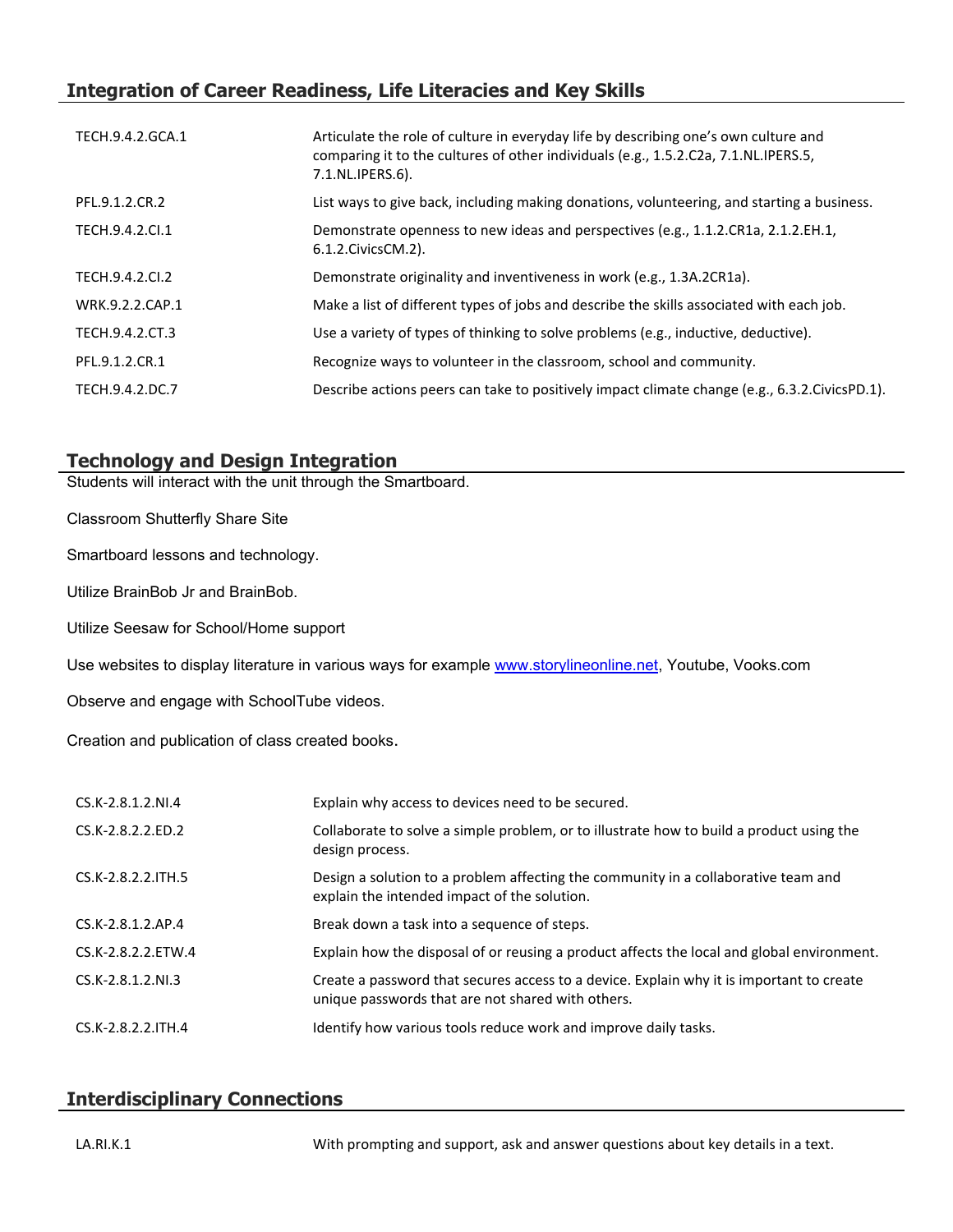| LA.RI.K.3 | With prompting and support, describe the connection between two individuals, events,<br>ideas, or pieces of information in a text. |
|-----------|------------------------------------------------------------------------------------------------------------------------------------|
| LA.RL.K.4 | Ask and answer questions about unknown words in a text.                                                                            |

## **Differentiation**

Students will be supported as needed, to understand the classroom rules.

## **Modifications and Accommodations**

Refer to QSAC EXCEL SMALL SPED ACCOMMOCATIONS spreadsheet in this discipline.

#### **Modifications and Accommodations used in this unit:**

IEP's and 504 accommodations will be utilized.

# **Benchmark Assessments**

**Benchmark Assessments** are given periodically (e.g., at the end of every quarter or as frequently as once per month) throughout a school year to establish baseline achievement data and measure progress toward a standard or set of academic standards and goals.

#### **Schoolwide Benchmark assessments:**

Aimsweb benchmarks 3X a year

Linkit Benchmarks 3X a year

DRA

#### **Additional Benchmarks used in this unit:**

#### **Formative Assessments**

Assessment allows both instructor and student to monitor progress towards achieving learning objectives, and can be approached in a variety of ways. **Formative assessment** refers to tools that identify misconceptions, struggles, and learning gaps along the way and assess how to close those gaps. It includes effective tools for helping to shape learning, and can even bolster students' abilities to take ownership of their learning when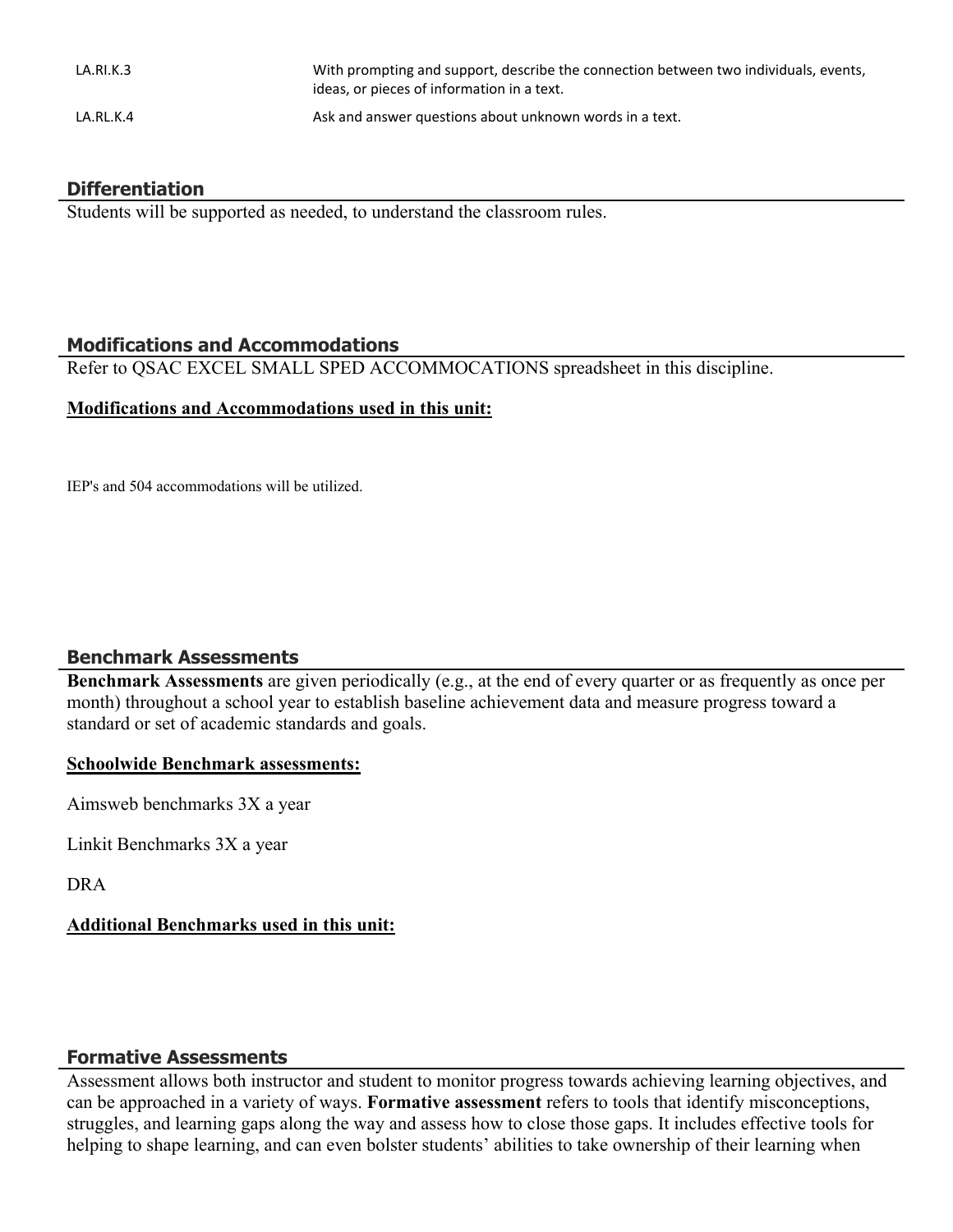they understand that the goal is to improve learning, not apply final marks (Trumbull and Lash, 2013). It can include students assessing themselves, peers, or even the instructor, through writing, quizzes, conversation, and more. In short, formative assessment occurs throughout a class or course, and seeks to improve student achievement of learning objectives through approaches that can support specific student needs (Theal and Franklin, 2010, p. 151).

#### **Formative Assessments used in this unit:**

exit cards, anecdotal notes, teacher observation, completion of activity/task

#### **Summative Assessments**

**summative assessments** evaluate student learning, knowledge, proficiency, or success at the conclusion of an instructional period, like a unit, course, or program. Summative assessments are almost always formally graded and often heavily weighted (though they do not need to be). Summative assessment can be used to great effect in conjunction and alignment with formative assessment, and instructors can consider a variety of ways to combine these approaches.

#### **Summative assessments for this unit:**

#### **Instructional Materials Trade books for Understanding Rules:**

Officer Buckle and Gloria by Peggy Rathman

Miss Nelson is Missing by James Marshall

The Crayon Box that Talked by Shane Derolf

# **Trade Books for Responsibilities of Citizenship/Classroom Community:**

Rainbow Fish by Marcus Pfister

The Giving Tree by Shel Silverstein

# **Seeing other View Points/Dealing with Conflict:**

Lily's Purple Plastic Purse by Kevin Henkes